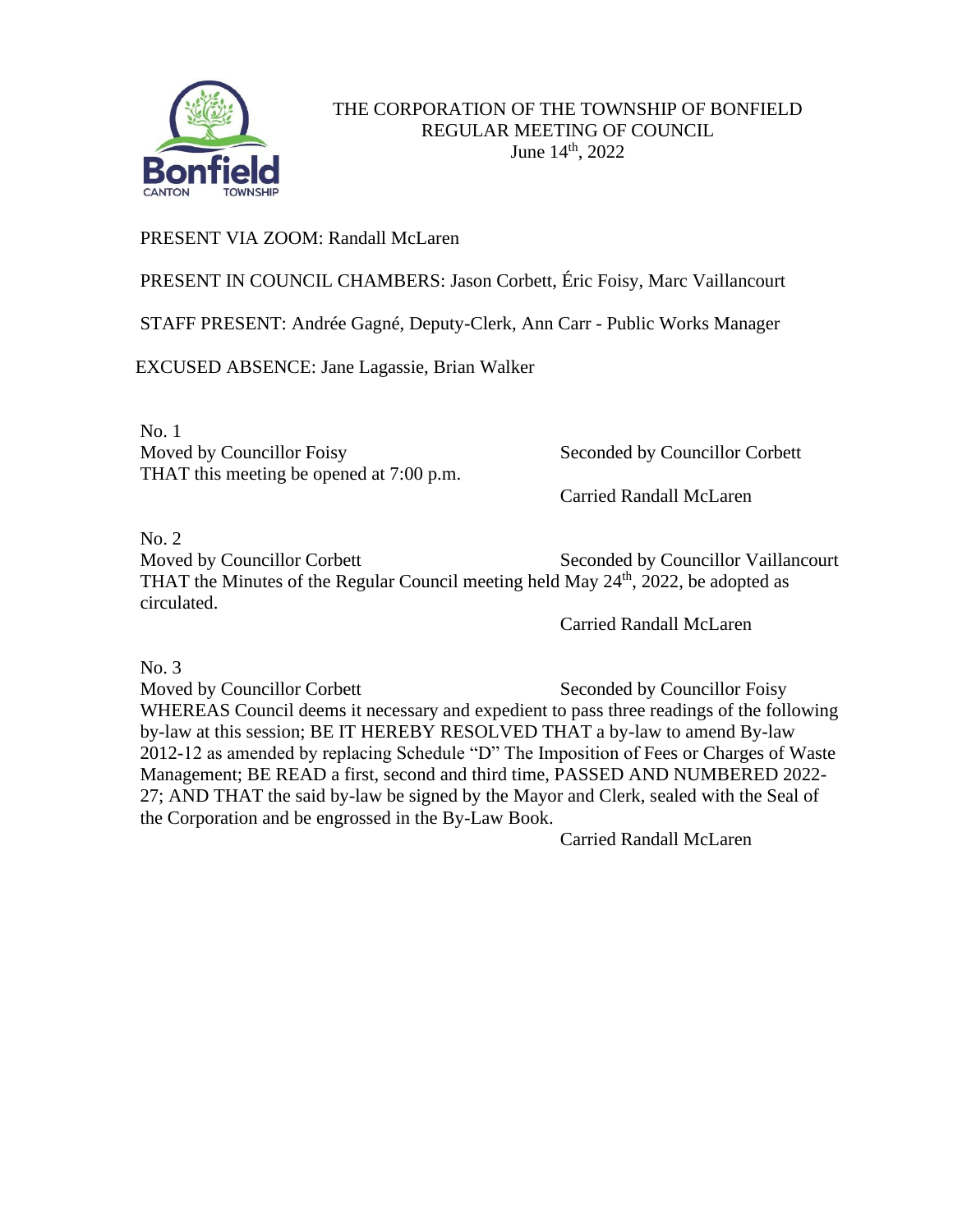Regular Council Meeting, June 14th, 2022

No. 4

Moved by Councillor Vaillancourt Seconded by Councillor Corbett THAT the following disbursements be approved as prepared:

|                                       |                |             | APU0U03      |
|---------------------------------------|----------------|-------------|--------------|
| <b>General Government</b>             |                |             | \$78,176.32  |
| Protection to persons & property      |                |             | \$4,141.16   |
| Health & Welfare                      |                |             | \$47,845.38  |
| Public Works & Environmental Services |                |             | \$45,886.47  |
| Parks and Recreation                  |                |             | \$1,657.36   |
| Library                               |                |             | \$1,208.14   |
| Planning & Development                |                |             | \$510.00     |
| Economic Development                  |                |             |              |
|                                       | Sub-Total:     |             | \$179,424.83 |
| Payroll Batch                         | #1219 to #1220 | \$25,759.12 |              |
|                                       |                |             |              |

TOTAL DISBURSEMENT: \$205,183.95

Carried Randall McLaren

 $AD06063$ 

 $No. 5$ 

Moved by Councillor Vaillancourt Seconded by Councillor Corbett WHEREAS Debra Helm has submitted an Application for Licence to use a portion of the Shore Road Allowance on her property at 45 Lakeshore Rd to build a removable dock; AND WHEREAS the Manager of Planning and Development has reviewed this application and recommends to Council to approve Debra Helm's proposal to licence a portion of the shore road allowance as per the attached application with a condition that all permits be obtained from the North Bay-Mattawa Conservation Authority, Oceans and Fisheries and the Ministry of Natural Resources and Forestry, if required, prior to issuing the Licence; BE IT HEREBY RESOLVED THAT Council approves of this recommendation.

Carried Randall McLaren

No. 6

Moved by Councillor Corbett Seconded by Councillor Vaillancourt WHEREAS a request has been received from Mr. Norm Beaudoin for permission and use of the Kaibuskong Park for September  $10<sup>th</sup>$ , 2022, for a wedding ceremony; BE IT HEREBY RESOLVED THAT Council approves of this request and that Mr. Beaudoin be advised accordingly.

Carried Randall McLaren

No. 7

Moved by Councillor Corbett Seconded by Councillor Foisy WHEREAS the Community Non-Profit Seniors Housing Bonfield has made allowances for the Township to have representation on the Non-Profit Board; BE IT HEREBY RESOLVED THAT Councillor Eric Foisy be appointed to the Board for the 2018-2022 term of Council. Carried Randall McLaren